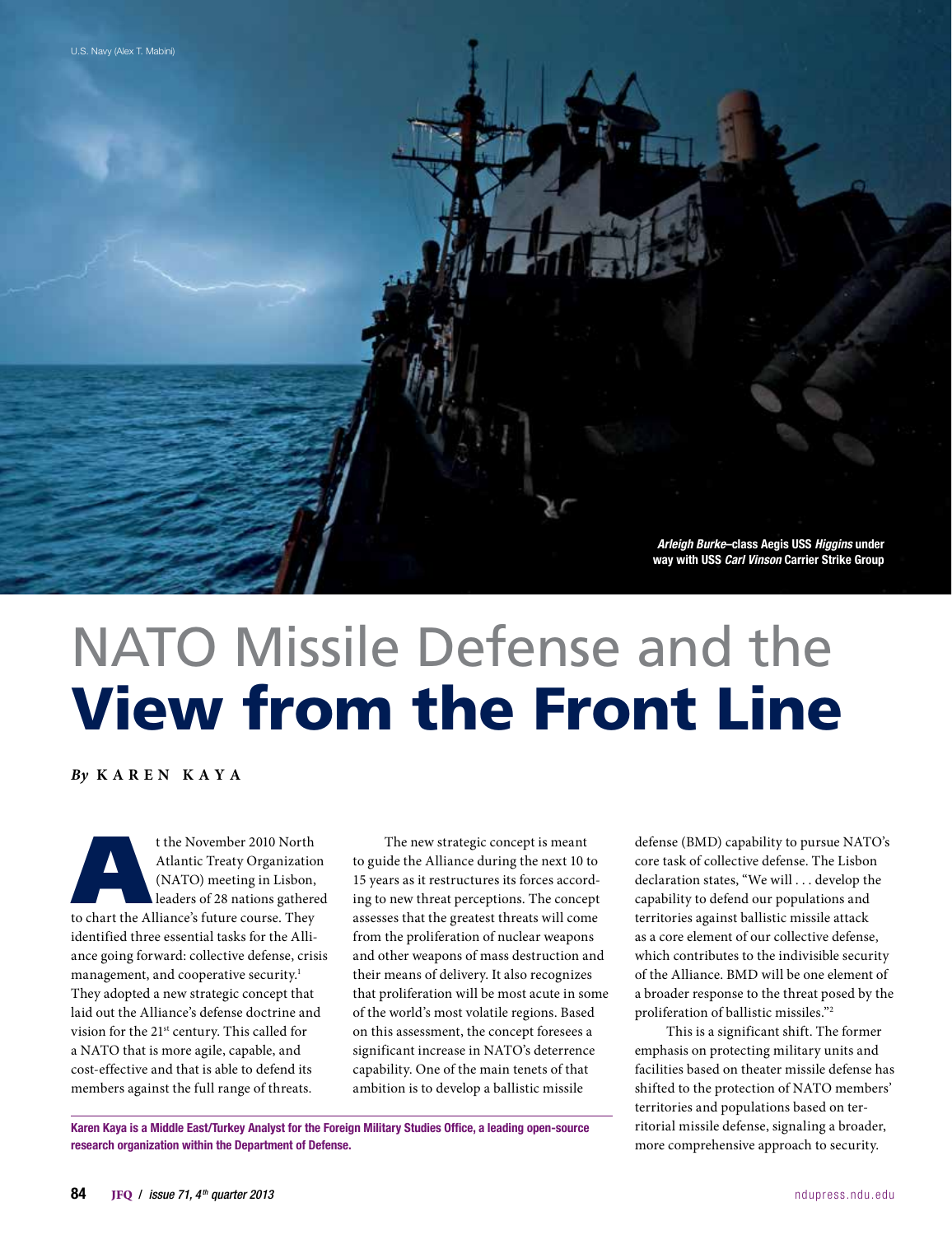In addition to the Cold War–era threat of proliferation of nuclear weapons and ballistic missiles, NATO faces threats today that were not present during that era including terrorist activities, cyber attacks against communication systems, threats against energy security, and piracy activities along sea trade routes. What also makes these new threats unique is that they no longer originate with rational actors such as the Soviet Union and therefore cannot be easily deterred. They come from irrational actors—governmental or nongovernmental—who use asymmetrical tactics and are willing to die; thus, they are increasingly hard to counter. They come from actors who will not differentiate between military and civilian targets. NATO's incentive to establish missile defense systems and its shift from protecting military bases to protecting populations and full territories is meant to counter these threats.

This represents another major transformation within the Alliance's posture. The focus is shifting from deterrence by mutually assured destruction or extended deterrence to deterrence by denial.<sup>3</sup> The extended deterrence guarantee during the Cold War was meant to deter an attack on U.S. Allies with the message that such an attack would not be left unpunished, and would be met with nuclear weapons if necessary. In deterrence by denial, the message is that the United States and NATO will prevent an attack from reaching its target and, therefore, its political and military goal.

## The Missile Defense Shield

President Ronald Reagan initially envisioned a missile defense shield project during the Cold War called the Strategic Defense Initiative (SDI). SDI was to use space technology to protect the United States from a nuclear attack. However, this project caused a crisis between the United States and Soviet Union in the 1980s, and it was eventually abandoned due to cost and to important steps taken in nonproliferation.

During President George W. Bush's term, the project came back on the agenda, and this time protection from Iran and North Korea was the goal. This plan foresaw the stationing of U.S. Patriot air-defense missiles in Poland and the planned deployment of supporting radar in the Czech Republic. Agreements were signed with both countries in 2008. This project was

suspended because it caused a rift both in U.S.-Russia and in NATO-Russia relations.4

President Barack Obama took a different approach to the project in an effort to avoid the previous problems. First, it was turned into a NATO project, which was to reduce the cost burden on the United States and divert emphasis away from the United States. Second, instead of the long-range antiballistic missile defense system, the project would take a phased approach and start with short- to mid-range defense missiles that could be launched from land or sea. It would evolve by 2020 to its ultimate capability of protecting the U.S. homeland from an intercontinental ballistic missile (ICBM) for the long term.<sup>5</sup> This would protect the United States and its NATO Allies from any attack by North Korea, Iran, or Syria. Third, the NATO declarations regarding this project have all indicated a desire to cooperate with Russia in order to mitigate its concerns.

On September 17, 2009, as part of this phased approach, President Obama signed the European Phased Adaptive Approach (EPAA) document, which foresaw a missile defense system in a four-phase adaptive approach, with each phase building and improving on the technology of the previous one.

#### The Phased Approach

The European Phased Adaptive Approach, as originially adopted, entailed a short-term and immediate goal to defend against threats from tactical and short-range ballistic missiles (SRBMs) and expanded by phases to protecting from medium-range ballistic missiles (MRBMs) to intermediaterange ballistic missiles (IRBMs) and to eventually protect against ICBMs. The first three phases involve the protection of U.S. Allies in Europe against ballistic missile threats. The fourth phase, which was initially foreseen for 2020—then delayed to 2022—would protect the U.S. homeland against ICBMs, hitting them while they are in the Middle East or Europe. In March 2013, this phase was canceled after a decision to restructure missile defense plans and allegedly shift resources to protect against threats from North Korea.<sup>6</sup>

*Phase One (Accomplished in the 2011 Timeframe).* This phase deployed missile defense systems that were already available. It included the Standard Missile 3 (SM-3), a ship-based missile system used by the U.S. Navy and a part of the sea-based Aegis BMD System. This ship system uses an interceptor called Block IA, which is designed to intercept short- to intermediate-range ballistic missiles. This phase also includes the deployment of the Forward-based Mode Army Navy/Transportable Radar Surveillance System (AN/ TPY-2) to address regional ballistic missile threats to Europe. Currently, the AN/TPY-2 radar is hosted in Malatya's Kürecik district in southeast Turkey and is operational. An Aegis BMD cruiser armed with SM-3 Block IA missiles was deployed to the Mediterranean, off the coast of Spain, on March 7, 2011, and has a home port in Rota, Spain. The Command Center in Ramstein, Germany, is also operational.

*Phase Two (2015 Timeframe).* This phase will see an upgrade of the technology on the Aegis ships in the Mediterranean and the addition of a land-based Aegis BMD (Aegis Ashore) system in Romania. These systems will have the SM-3 interceptor Block IB, which will have more advanced sensors, expanding the defended area. SM-3 IB will also offer improved capability against maneuvering ballistic missiles or warheads. With Block IB, the Navy will gain the ability to defend against short- and medium-range missiles and some IRBMs. This technology is currently in the testing phase.

*Phase Three (2018 Timeframe).* After development and testing are complete, this phase will see the deployment of the more advanced and more maneuverable SM-3 Block IIA variant to counter short-, medium-, and intermediate-range missile threats. Phase three will see an addition of an Aegis Ashore BMD in Poland.

*Phase Four (Planned for the 2020 Timeframe, but Later Abandoned).* After planning, development, and testing were complete, this phase was to deploy the more advanced SM-3 Block IIB to help better cope with medium- and intermediate-range missiles and potential future ICBM threats to the U.S. homeland. This would deploy at sites in Romania, Poland, and in the Mediterranean.

#### How the System Works

The system is made up of two components: early warning and surveillance radar systems and interceptor missiles. Positioning the radar in Turkey provides an effective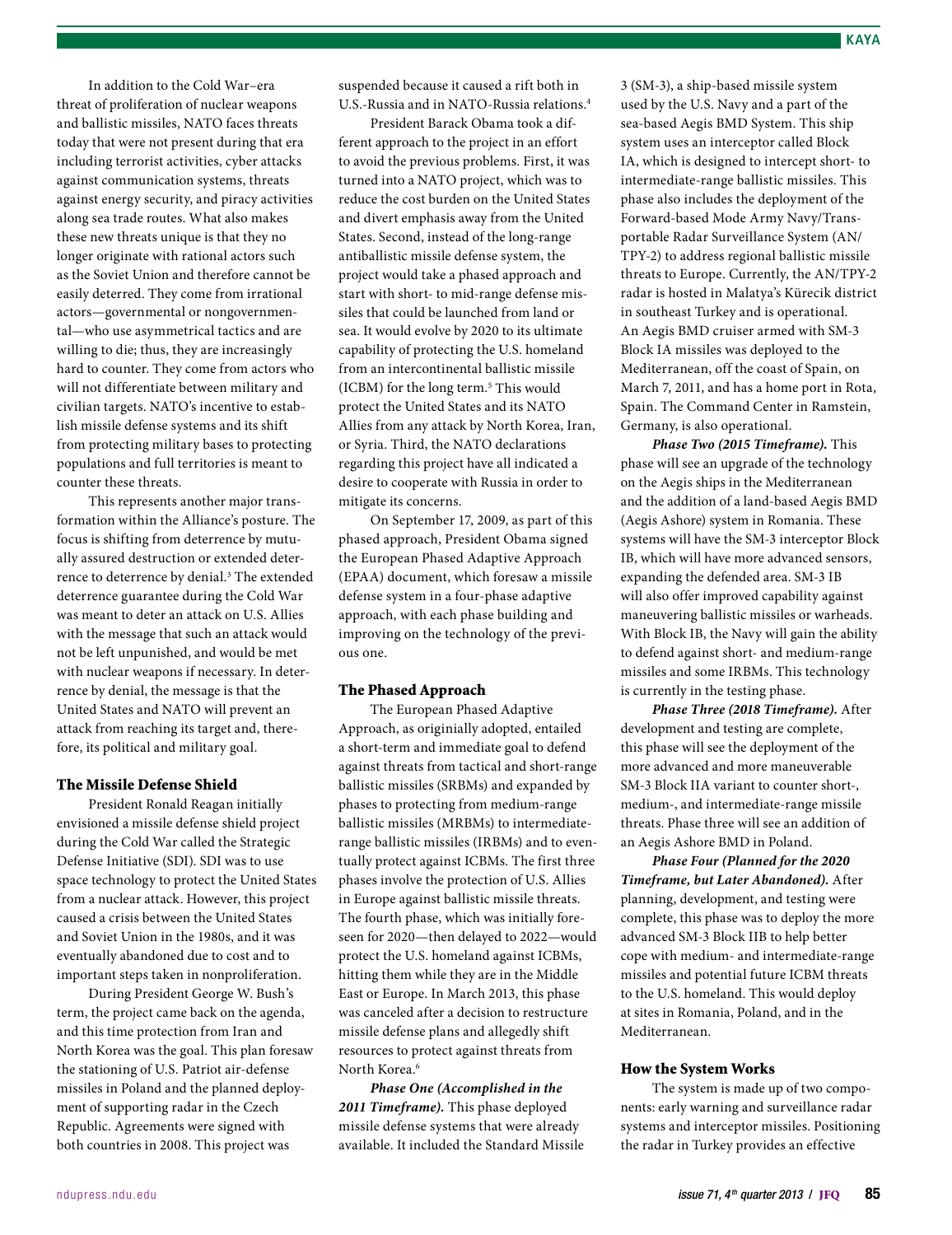|            | Phase I                                                                                                                        | Phase II                                                                                                                                                                | <b>Phase III</b>                                                                                                                                                                           | <b>Phase IV (canceled</b><br><b>March 2013)</b>                                                                                                                                         |
|------------|--------------------------------------------------------------------------------------------------------------------------------|-------------------------------------------------------------------------------------------------------------------------------------------------------------------------|--------------------------------------------------------------------------------------------------------------------------------------------------------------------------------------------|-----------------------------------------------------------------------------------------------------------------------------------------------------------------------------------------|
| Timeframe  | 2011                                                                                                                           | 2015                                                                                                                                                                    | 2018                                                                                                                                                                                       | 2020                                                                                                                                                                                    |
| Capability | Deploying today's capability                                                                                                   | Enhancing medium-range<br>missile defense                                                                                                                               | Enhancing intermediate-<br>range missile defense                                                                                                                                           | Early intercept of MRBMs,<br><b>IRBMs and ICBMs</b>                                                                                                                                     |
| Threat     | To address regional ballistic<br>missile threats to Europe<br>and deployed U.S. personnel<br>and their families.               | To expand the defended<br>area against short- and me-<br>dium-range missile threats<br>to southern Europe.                                                              | To counter short-, medium-,<br>and intermediate-range<br>missile threats to include all<br>of Europe.                                                                                      | To cope with MRBMs, IRBMs,<br>and potential future ICBM<br>threats to the United States.                                                                                                |
| Components | AN/TPY-2 (FBM) in Kürecik,<br>Turkey; C2BMC in Ramstein,<br>Germany; Aegis BMD ships<br>with SM-3 IA off the coast<br>of Spain | AN/TPY-2 (FBM) in Kürecik,<br>Turkey; C2BMC in Ramstein,<br>Germany; Aegis BMD ships<br>with SM-3 IB off the coast<br>of Spain; Aegis Ashore with<br>SM-3 IB in Romania | AN/TPY-2 (FBM) in Kürecik,<br>Turkey; C2BMC in Ramstein,<br>Germany; Aegis BMD ships<br>with SM-3 IIA off the coast<br>of Spain; Aegis Ashore with<br>SM-3 IB/IIA in Romania and<br>Poland | AN/TPY-2 (FBM) in Kürecik,<br>Turkey; C2BMC in Ramstein,<br>Germany; Aegis BMD ships<br>with SM-3 IIA off the coast<br>of Spain; Aegis Ashore with<br>SM-3 IIB in Romania and<br>Poland |
| Technology | Exists                                                                                                                         | In testing                                                                                                                                                              | Under development                                                                                                                                                                          | In conceptual stage when<br>canceled                                                                                                                                                    |
| Locations  | Turkey, Germany, ships off<br>the coast of Spain                                                                               | Turkey, Germany, ships off<br>the coast of Spain, Romania                                                                                                               | Turkey, Germany, ships off<br>the coast of Spain, Romania,<br>Poland                                                                                                                       | Turkey, Germany, ships off<br>the coast of Spain, Romania,<br>Poland                                                                                                                    |

## Chart. European Phased Adaptive Approach to Missile Defense

*Key:* Aegis Ashore = Land-based component of the Aegis BMD System; AN/TYP-2 (FBM) = Army Navy/Transportable Radar Surveillance, Model 2 (Forward-based Mode); BMD = ballistic missile defense; C2BMC = Command, Control, Battle Management, and Communications; ICBM = intercontinental ballistic missile; IRBM = intermediate-range ballistic missile; MRBM = medium-range ballistic missile

*Note:* As its national contribution to NATO's BMD, the Netherlands announced in November 2011 that it planned to upgrade four air-defense frigates with extended long-range missile defense early warning radars. Separately, France announced its own plans to develop an early warning system for the detection of ballistic missiles.

early warning advantage since its proximity to Iran—considered to be the main threat in the region—would allow for the destruction of any ballistic missile from Iran the moment it is launched. The radar in Turkey will also identify the trajectory of the missiles and relay the data to Aegis ships. The missiles on the ships will instantly launch against Iranian missiles, neutralizing the threat in its earliest stage. It will take a matter of seconds for the system to work.

At the NATO Summit in Chicago in May 2012, the NATO missile defense system was officially declared to have reached interim operational capability. The command of the radar in Turkey was officially transferred from the United States to NATO. This control arrangement will apply only to the radar system in Turkey; the systems in Poland, Romania, and on U.S. warships will remain under U.S. control.

# Threat from Iran

The strategic concept adopted in Lisbon in 2010 states, "The Alliance does not consider any country to be its adversary. However, no one should doubt NATO's resolve if the security of any of its members are threatened. . . . NATO will . . . develop the capability to defend our populations and territories against ballistic missile attack as a core element of our collective defense, which contributes to the indivisible security of the Alliance."

The official line, as stated in NATO speeches and documents, is that the system is designed to protect against missiles in 30 countries. The May 2012 document adopted in Chicago also does not single out any particular country or state: "Ballistic missiles pose an increasing threat to Allied populations, territory and deployed forces. Over 30 countries have, or are acquiring, ballistic missile technology that can eventually be used to carry not just conventional warheads, but also weapons of mass destruction."7

Regardless of what official NATO documents state, however, it appears that the system is mainly aimed against the threat from Iran's short- and medium-range ballistic missiles and its developing ICBM capabilities. Former U.S. documents state that Iran is perceived as the main threat. For example, the 2009 White House EPAA document included a threat assessment that stated that the EPAA was based on an assessment of the Iranian missile threat. The emphasis on Iran was also possibly a way to deflect Russian concerns. The document stated:

*We have repeatedly made clear to Russia that missile defense in Europe poses no threat to* 

*its strategic deterrent. Rather, the purpose is to strengthen defenses against the growing Iranian missile threat. There is no substitute for Iran complying with its international obligations regarding its nuclear program. But ballistic missile defenses will address the threat from Iran's ballistic missile programs, and diminish the coercive influence that Iran hopes to gain by continuing to develop these destabilizing capabilities.*

Iran is a significant concern to NATO members. It has the largest force of ballistic missiles in the Middle East, and the threat from its short- and medium-range ballistic missiles is now assessed as developing more rapidly than previously projected. A nuclear Iran would create a proliferation spiral across the Middle East, effectively ending international nonproliferation efforts. As a sponsor of terrorism, Iran would be able to transfer nuclear materials to its terrorist proxies, threaten Israel, and seek to dominate the energy rich Persian Gulf.<sup>8</sup>

# Russia's Response

The strategic concept laid out at the Lisbon Summit included a segment on revitalizing NATO-Russia relations and cooperation with Russia. The Chicago Declaration reaffirmed NATO's assurance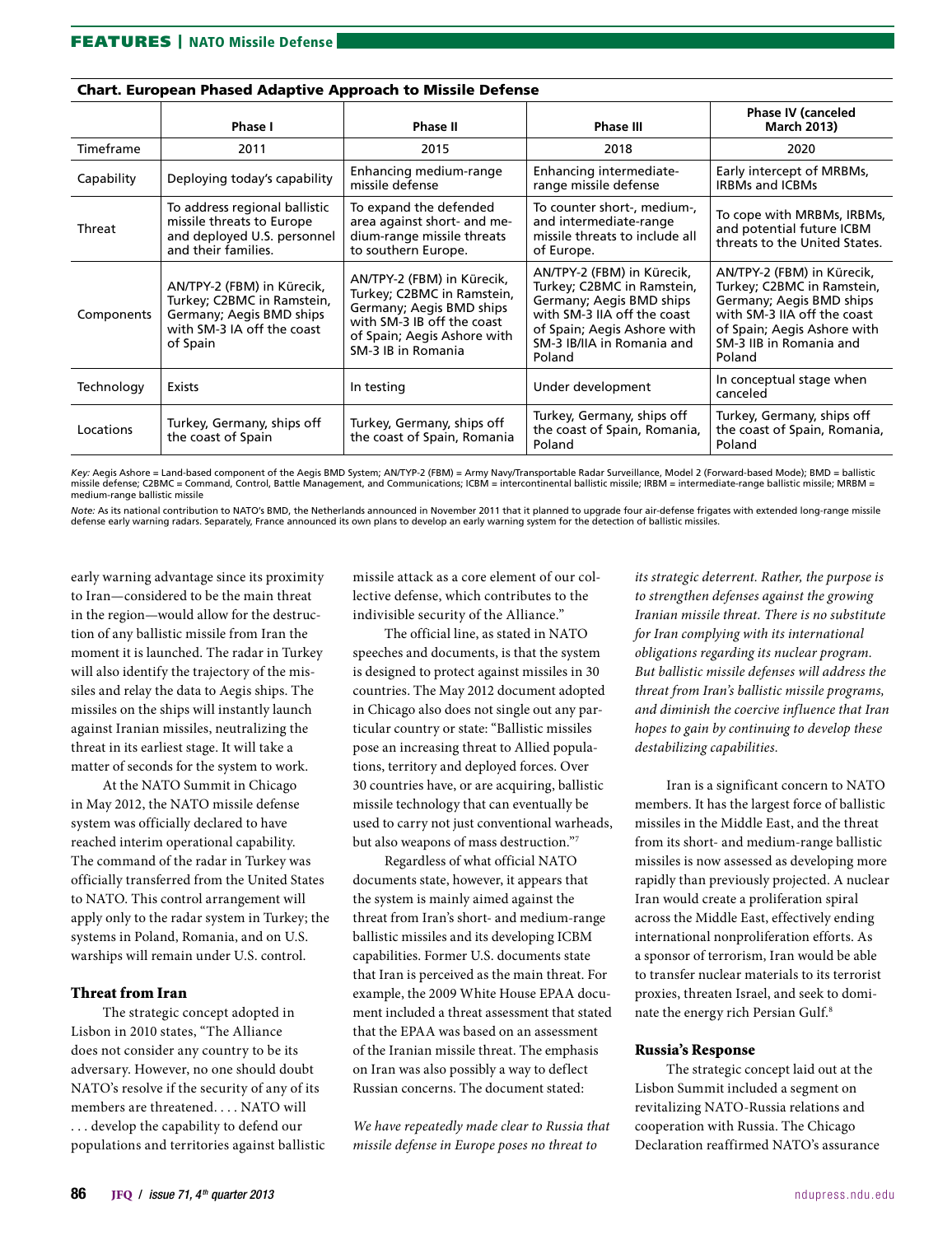to Russia, stating that the project was not oriented against Russia, nor did the project have the capability of undermining Russia's strategic deterrent.9 However, no matter how much the Alliance tries to calm Russian concerns, or refrains from naming a specific threat, its Phase Four would have capability against some of Russia's strategic forces. This is factored into Russian concerns and threat calculations, which are based on capability, not intentions.10 Even though this phase was canceled in March 2013, it is unclear whether Russian concerns have eased completely.

Moscow opposes the planned missile defense system; it is worried that the system could threaten the country's own nuclear missiles and undermine its deterrence capability. Nicolai Sokov, a senior fellow at the Vienna Center for Disarmament and Non-Proliferation, claims the Russians assess that Iran is still far from long-range missile capability. Hence, they think the real target of the missile defense system is Russia, not countries that have or are acquiring ballistic missile technologies as is being publicly declared.11 Furthermore, Russia perceives that merely the presence of the missile defense shield increases the risk of Iran being attacked, weakening one of Russia's allies in the region.

Russian Ministry of Defense officials want legal and written guarantees that U.S. missile defense systems will not be directed against Russian strategic missiles. Moreover, while Russia wants to operate a joint system in which both sides would have control over any decision to launch interceptor missiles, NATO wants to have two separate but coordinated command and control systems that share information.12 NATO rejected Russia's plan in June 2011 when Secretary General Anders Fogh Rasmussen stated at the Missile Defense Conference in London, "We cannot outsource our collective defense obligations to non-NATO members."13

These issues remain unresolved. In early May 2012, officials from NATO, the United States, and Russia met in Moscow at a Missile Defense Conference for 2 days of talks in an effort to find common ground. On May 3, 2012, Russian Defense Minister Anatoly Serdyukov stated that the United States and Russia had not been able to find a mutually acceptable solution and that the situation was practically at a "dead-end."14 There has not been much progress since.

Russian officials have stated that Russia reserves the right to strike NATO's radars unless it is given the clear written guarantees it wants. After the meeting, General Nikolai Makarov, chief of the Russian defense staff, remarked, "A decision to use destructive force pre-emptively will be taken if the situation worsens." Makarov also stated that if the European shield was built, Russia would respond by putting more powerful warheads on its own ballistic missiles.

Russia's military has also announced plans to develop a new ICBM capable of carrying multiple warheads and other components designed to penetrate U.S. missile defenses. On May 23, 2012, Russia tested a new missile that would have the capability to break the NATO defense system. The timing was significant in that it came days after NATO's Chicago Summit, during which the Alliance formally announced the achievement of the first phase of the system. This missile is believed to be more difficult to detect and easier to maneuver. It is also thought to potentially have individual warheads that can change course to avoid being shot down.15

#### View from the Front Line

NATO is Turkey's anchor in the West. It is what institutionalizes Turkey's ties with the West and forms the basis of its Western and European identity. In the last decade, however, Turkey's foreign policy, which included better relations with Iran and Syria and worsening relations with Israel, raised questions about whether it was deliberately distancing itself from the West and was still a trustworthy NATO Ally. Such talks of a shift in orientation from West to East were ignited primarily because Ankara's initial approach to Tehran's nuclear program was significantly different from that of its Western Allies. It focused less on Iran's capabilities and more on its intentions, believing it would never be the target of Iranian nukes. Accordingly, in June 2010, Turkey voted against further sanctions against Iran at the United Nations Security Council, causing a serious crisis in its relations with the United States and Europe and fueling discussions about the West having lost Turkey.16 The deterioration in Turkey's relations with Israel following the May 2010 flotilla incident added fuel to the fire.

This was the atmosphere in which Turkey attended the November 2010 meeting

in Lisbon. The United States and NATO had decided that Iran was the main threat to world peace and stability. The strategic concept included a BMD project that would employ military tools to deter Iran from becoming a regional nuclear power. When confronted with the BMD project, Ankara had two options. Either it would approve it and reaffirm its position within the Alliance, or reject it and raise serious questions about its position in NATO, altering its relations with both NATO and the United States. Turkey chose to approve the strategic concept. (In an effort to do some damage control in its relations with Iran, it sought to ensure that the documents refrained from identifying Iran as the threat against which the shield would be deployed. It got what it wanted, but this has not convinced Iran.)

In September 2011, Turkey went a step further and agreed to host the radar station as part of the BMD project. In this context, Turkey's decision is not only military or technical but also political. It has clarified the country's long-term strategic orientation and cemented its position in NATO. In fact, in a May 21, 2012, article in the *Chicago Tribune*, Nicholas Burns, former U.S. Ambassador to NATO, claimed that NATO members should offer a greater leadership role to Turkey and consider a Turkish Secretary-General to lead the Alliance within the next decade.17

What were Turkey's calculations when it not only accepted the project, but also agreed to host the radar? First, it appears it has changed its assessment of Iran's nuclear program. It is adopting a more realistic approach regarding Iran, shifting its focus from the peaceful or hostile intentions of Iran's nuclear program to the importance and necessity of balancing a nuclear Iran's rising regional influence. If Iran becomes a nuclear power, the strategic advantage would change the power balance in the Middle East, a region where Turkey wants increased influence. Second, the uncertainty of events in the Middle East following the Arab Spring demonstrates that Turkey cannot remain friendly with regimes like neighboring Iran and Syria, and this has increased the importance of NATO for Turkey. In early 2013, Turkey's requests for and deployment of Patriot missiles from NATO to protect against potential threats from Syria have also highlighted its dependence on the Alliance.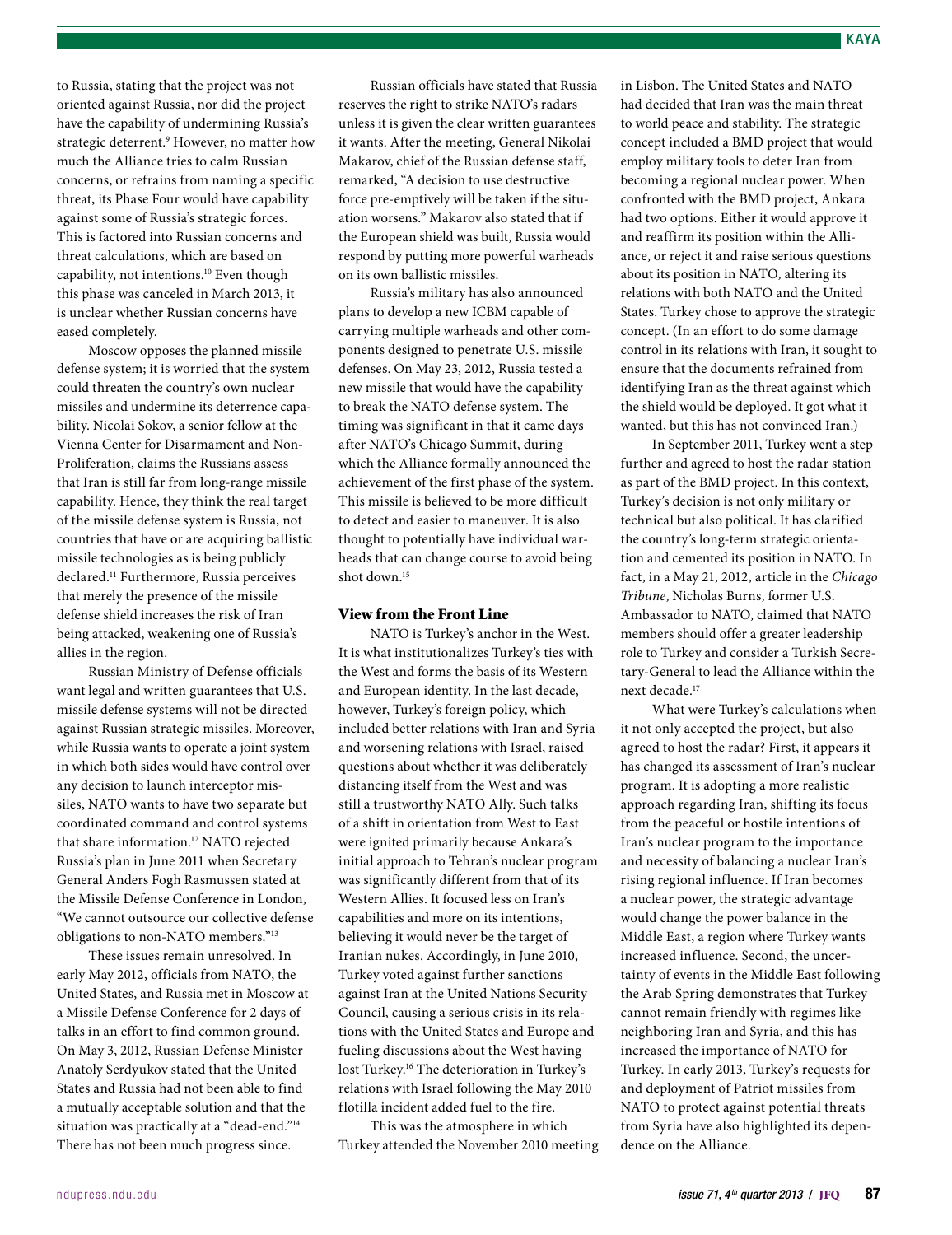# FEATURES | NATO Missile Defense

## Iran's First Target Will Be Turkey

Turkey's decision to host the NATO BMD radar system in the southeastern part of its country, 435 miles west of the Iranian border, has caused a serious headache in its relations with Iran.18 Iranian officials have bashed Turkey's plans to host the radar for the NATO missile shield, which they perceive as a U.S.-led plot to protect Israel in case Israel attacks Iran's nuclear facilities and is faced with a counterattack by Iran.

country in mind and has expressed its opposition to identifying Iran explicitly as a potential attacker. It has also vehemently opposed sharing any intelligence gained from the radar with Israel. Nevertheless, the BMD project will automatically create a security umbrella that will protect Israel against Iran's ballistic missiles. Accordingly, Turkey will be in a position of protecting Israel. Yet Turkish officials have harshly criticized Israel, which has increased the

# *Turkey cannot appear to be supporting Israel's strategic defense while at the same time taking an adversarial stance against Israel*

Therefore, despite the absence of the mention of Iran in official NATO documents, Iran perceives placement of the radar in Turkey to be a hostile act and now considers Turkey a "front line partner" in this "U.S.-led plan." Consequently, it has threatened to make the radar in Turkey its first target in the event of an attack. Iranian Brigadier General Hacizade stated:

*We have prepared ourselves. If there is an attack on Iran, our first target will be the missile shield systems in Turkey, and then we'll turn to other targets. . . . The missile shield to be placed in Turkey is there not because NATO wants it to be, but because the U.S. wants to protect Israel. They are trying to deceive the entire international community, starting with the Turks, into thinking that NATO wants to do this. In today's world, the Zionist regime* [Israel] *conducts its acts with the U.S., and the U.S. conducts its acts as NATO. However, we believe that the Turks are knowledgeable enough to prevent such a conspiracy. The Muslim Turkish people will destroy this system when it's time.*<sup>19</sup>

In mid-December 2011, Hussein Ibrahimi, the acting president of the Iranian Parliament's Foreign and National Security Commission, echoed these sentiments, stating that Iran would retaliate by striking the radar site in Turkey should Iran be attacked.20

# Protecting Israel against Iran?

To assuage Iran's concerns, Turkey has had to take some balancing measures. It has repeatedly stated that the radar system is not being positioned with any particular

government's popularity domestically and in the Middle East.<sup>21</sup> The radar's placement in Turkey has now caused a debate in the Middle East regarding claims that Turkey is protecting Israel and has been insincere in its statements against Tel Aviv.<sup>22</sup>

In February 2012, during NATO Secretary-General Rasmussen's visit to Ankara in honor of Turkey's 60<sup>th</sup> anniversary of NATO membership, Turkish officials obtained his assurances that intelligence would not be shared with Israel. Foreign Minister Ahmet Davutoğlu also stated that "NATO's resources and facilities can only be used among NATO members and within the NATO Alliance. . . . We will never allow any NATO facility to be used by a third party. I am making this very clear. If the third party is Israel, then our position is even clearer."23

Regarding its staunch refusal to share intelligence with Israel, the main question is why Turkey would insist on withholding intelligence that could destroy a nuclear warhead in the air and potentially prevent incredible civilian loss. The government has not given a satisfactory answer to this question. The most likely reason is that it would like to create some kind of consistency and balance within its Middle East policies. It cannot appear to be supporting Israel's strategic defense while at the same time trying to gain influence in the Middle East by taking an adversarial stance against Israel. This stance has included statements about the possibility of military conflict with Israel. With the reinstatement of relations between Israel and Turkey in spring 2013, it remains to be seen whether this stance will soften.

#### Surrounded by Missiles

In addition to statements from Iran that Turkey will be its first target in the event of an attack, Turkey faces missiles from Russia and Syria. With Russia and NATO in a deadlock as to how to cooperate on the NATO BMD program, Russia has deployed an antimissile radar system to southern Krasnodar in June 2013, which can monitor missile launches from Turkey.24

Ankara is concerned that it will end up in the middle of a disagreement between Washington and Moscow about strategic nuclear weapons. This will again present a challenge to Turkey in balancing its own strategic interests. On the one hand, it will be hosting an important part of the NATO BMD, while, on the other, it places great importance on its fledgling political, economic, and especially energy ties with Russia.

In addition to Russia and Iran, Turkey is concerned about Syrian missiles due to the latest tensions between the countries. Turkey fears that the Syrian regime may arm its long-range Scud missiles with chemical warheads and direct them at Turkey.25

#### Collective Defense

NATO's vision is to become an alliance that strengthens collective security through measures intended to counter the new threats of the 21<sup>st</sup> century. Its focus is shifting from protecting military units to protecting populations and territories, suggesting a broader mission. It is also changing its posture from deterrence by mutually assured destruction to deterrence by denial against a broader array of potential threats. This includes a BMD shield that will eventually cover Europe and the United States.

The shield is problematic for Iran and Russia. The very presence of the missile defense shield could increase Iran's perceived risk of being attacked, prompting a preemptive strike. Iran's threat to target Turkey's radar has already soured relations.

Turkey's decision to host the NATO BMD radar is significant. It is an indication of the role Turkey intends to play within the Alliance in the 21<sup>st</sup> century. It puts an end to debates about a "shifting axis" and its relevance in NATO and clarifies the country's long-term strategic orientation. It is significant that Turkey made this decision knowing it would jeopardize its relations with Syria, Iran, and Russia. It has gone